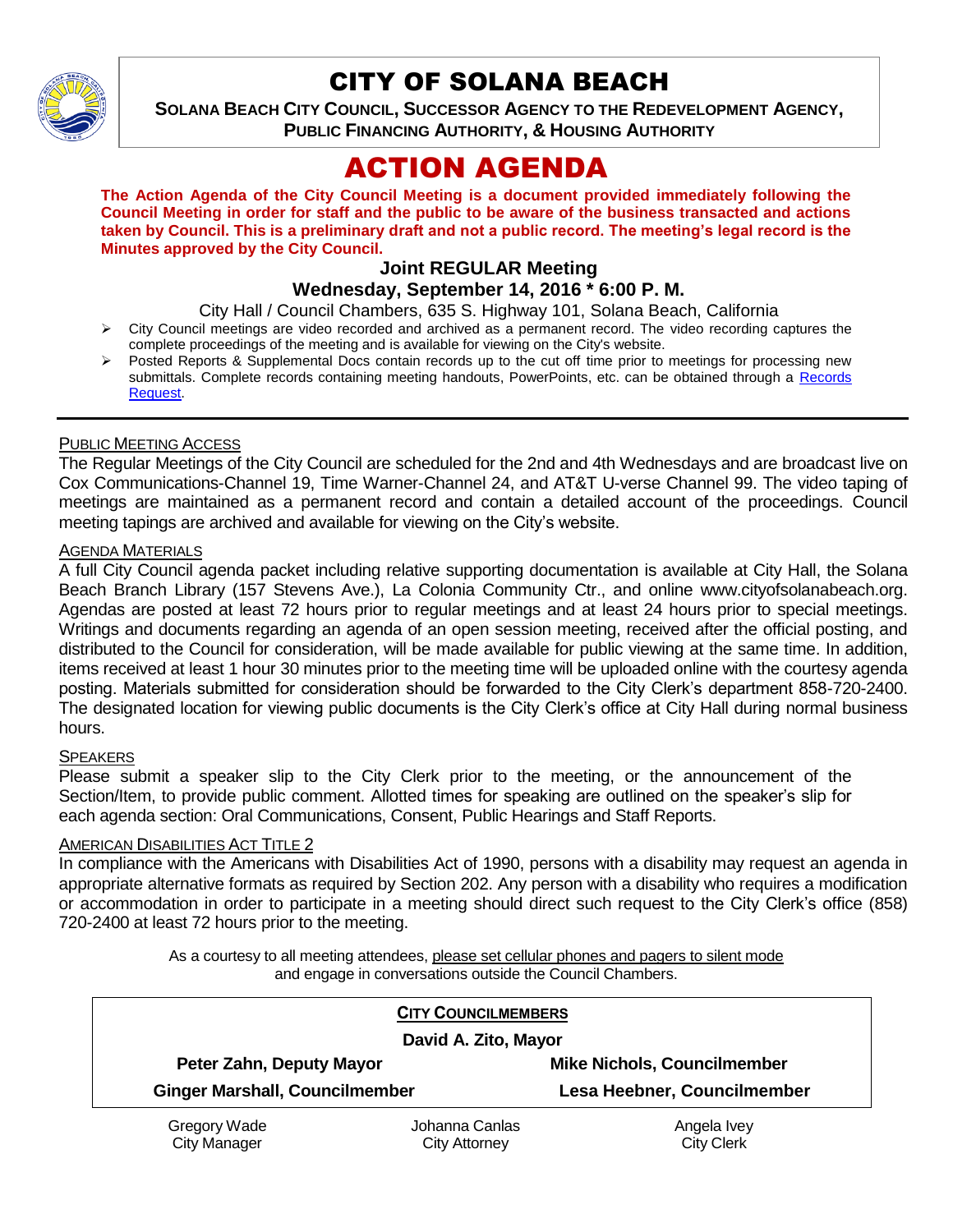# SPEAKERS:

Please submit your speaker slip to the City Clerk prior to the meeting or the announcement of the Item. Allotted times for speaking are outlined on the speaker's slip for Oral Communications, Consent, Public Hearings and Staff Reports.

# READING OF ORDINANCES AND RESOLUTIONS:

Pursuant to Solana Beach Municipal Code Section 2.04.460, at the time of introduction or adoption of an ordinance or adoption of a resolution, the same shall not be read in full unless after the reading of the title, further reading is requested by a member of the Council. If any Councilmember so requests, the ordinance or resolution shall be read in full. In the absence of such a request, this section shall constitute a waiver by the council of such reading.

# **CALL TO ORDER AND ROLL CALL:**

# **CLOSED SESSION REPORT:** (when applicable)

# **FLAG SALUTE:**

# **APPROVAL OF AGENDA: COUNCIL ACTION: Approved 4/0/1** (Absent: Heebner)

# **PROCLAMATIONS/CERTIFICATES:** *Ceremonial*

- 1. Bocce Ball
- 2. Prostate Cancer Month

# **PRESENTATIONS:** Ceremonial items that do not contain in-depth discussion and no action/direction.

1. Champions for Health – Sunset 5K Run

# **ORAL COMMUNICATIONS:**

This portion of the agenda provides an opportunity for members of the public to address the City Council on items relating to City business and not appearing on today's agenda by submitting a speaker slip (located on the back table) to the City Clerk. Comments relating to items on this evening's agenda are taken at the time the items are heard. Pursuant to the Brown Act, no action shall be taken by the City Council on public comment items. Council may refer items to the City Manager for placement on a future agenda. The maximum time allotted for each presentation is THREE MINUTES (SBMC 2.04.190). Please be aware of the timer light on the Council Dais.

# **COUNCIL COMMUNITY ANNOUNCEMENTS / COMMENTARY:**

*An opportunity for City Council to make brief announcements or report on their activities. These items are not agendized for official City business with no action or substantive discussion.*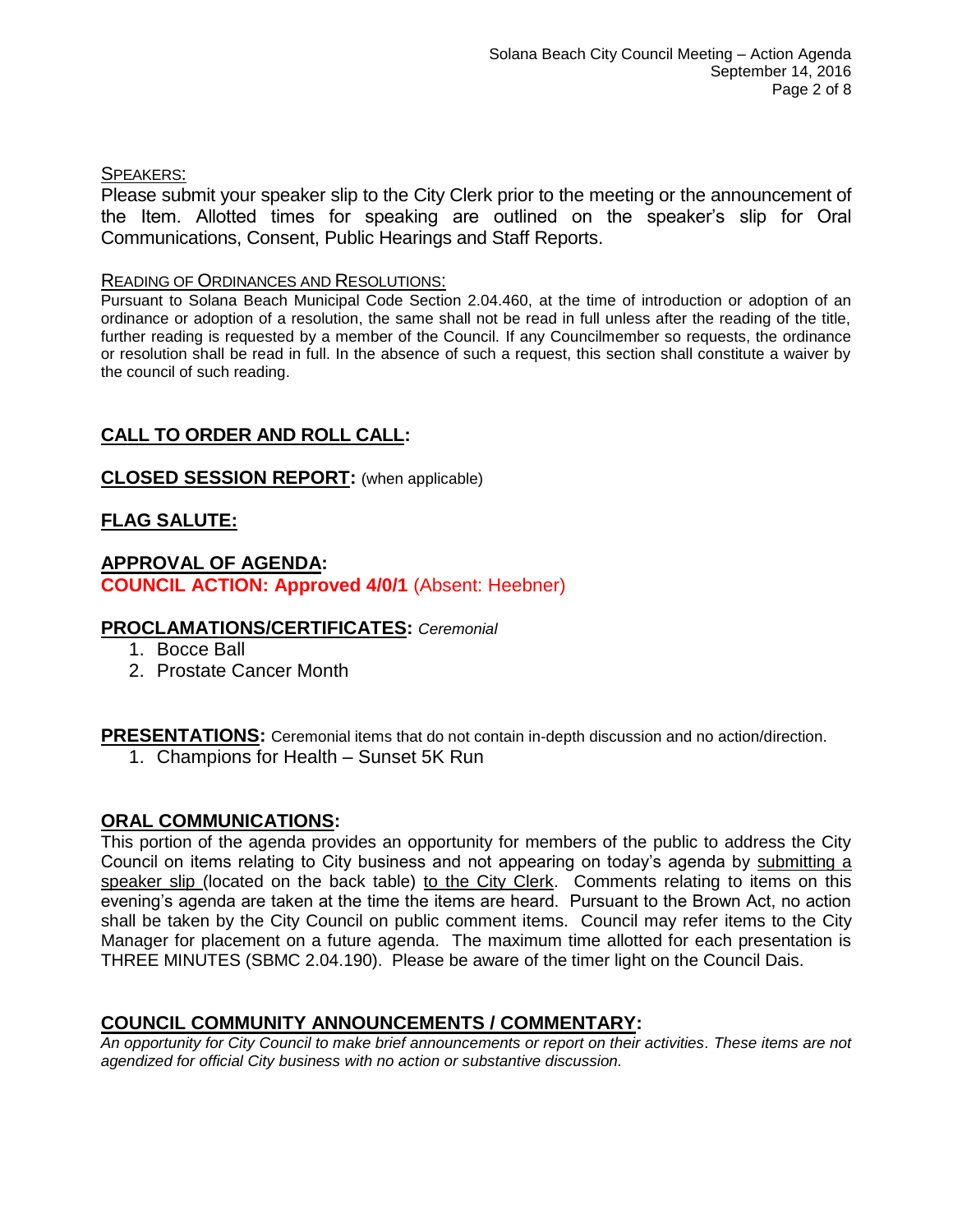# **A. CONSENT CALENDAR:** (Action Items) (A.1. - A.7.)

Items listed on the Consent Calendar are to be acted in a single action of the City Council unless pulled for discussion. Any member of the public may address the City Council on an item of concern by submitting to the City Clerk a speaker slip (located on the back table) before the Consent Calendar is addressed. Those items removed from the Consent Calendar by a member of the Council will be trailed to the end of the agenda, while Consent Calendar items removed by the public will be discussed immediately after approval of the Consent Calendar.

# **A.1. Minutes of the City Council.**

Recommendation: That the City Council

1. Approve the Minutes of the City Council Meetings held October 14, 2015 and July 13, 2016.

See Approved Minutes [http://www.ci.solana-beach.ca.us/index.asp?SEC=F0F1200D-21C6-4A88-8AE1-](http://www.ci.solana-beach.ca.us/index.asp?SEC=F0F1200D-21C6-4A88-8AE1-0BC07C1A81A7&Type=B_BASIC) [0BC07C1A81A7&Type=B\\_BASIC](http://www.ci.solana-beach.ca.us/index.asp?SEC=F0F1200D-21C6-4A88-8AE1-0BC07C1A81A7&Type=B_BASIC) **COUNCIL ACTION: Approved 4/0/1** (Absent: Heebner)

# **A.2. Register Of Demands.** (File 0300-30)

Recommendation: That the City Council

1. Ratify the list of demands for August 6, 2016 through August 26, 2016.

[Item A.2. Report \(click here\)](https://solanabeach.govoffice3.com/vertical/Sites/%7B840804C2-F869-4904-9AE3-720581350CE7%7D/uploads/Item_A.2._Report_(click_here)_09-14-16.PDF)

*Posted Reports & Supplemental Docs contain records up to the cut off time, prior to the start of the meeting, for processing new submittals. The final official record containing handouts, PowerPoints, etc. can be obtained through a Records Request to the City Clerk's Office.* **COUNCIL ACTION: Approved 4/0/1** (Absent: Heebner)

# **A.3. General Fund Adopted Budget for Fiscal Year 2016-2017 Changes.** (File 0330-30)

Recommendation: That the City Council

1. Receive the report listing changes made to the Fiscal Year 2016-2017 General Fund Adopted Budget.

# [Item A.3. Report \(click here\)](https://solanabeach.govoffice3.com/vertical/Sites/%7B840804C2-F869-4904-9AE3-720581350CE7%7D/uploads/Item_A.3._Report_(click_here)_09-14-16.PDF)

*Posted Reports & Supplemental Docs contain records up to the cut off time, prior to the start of the meeting, for processing new submittals. The final official record containing handouts, PowerPoints, etc. can be obtained through a Records Request to the City Clerk's Office.*

**COUNCIL ACTION: Approved 4/0/1** (Absent: Heebner)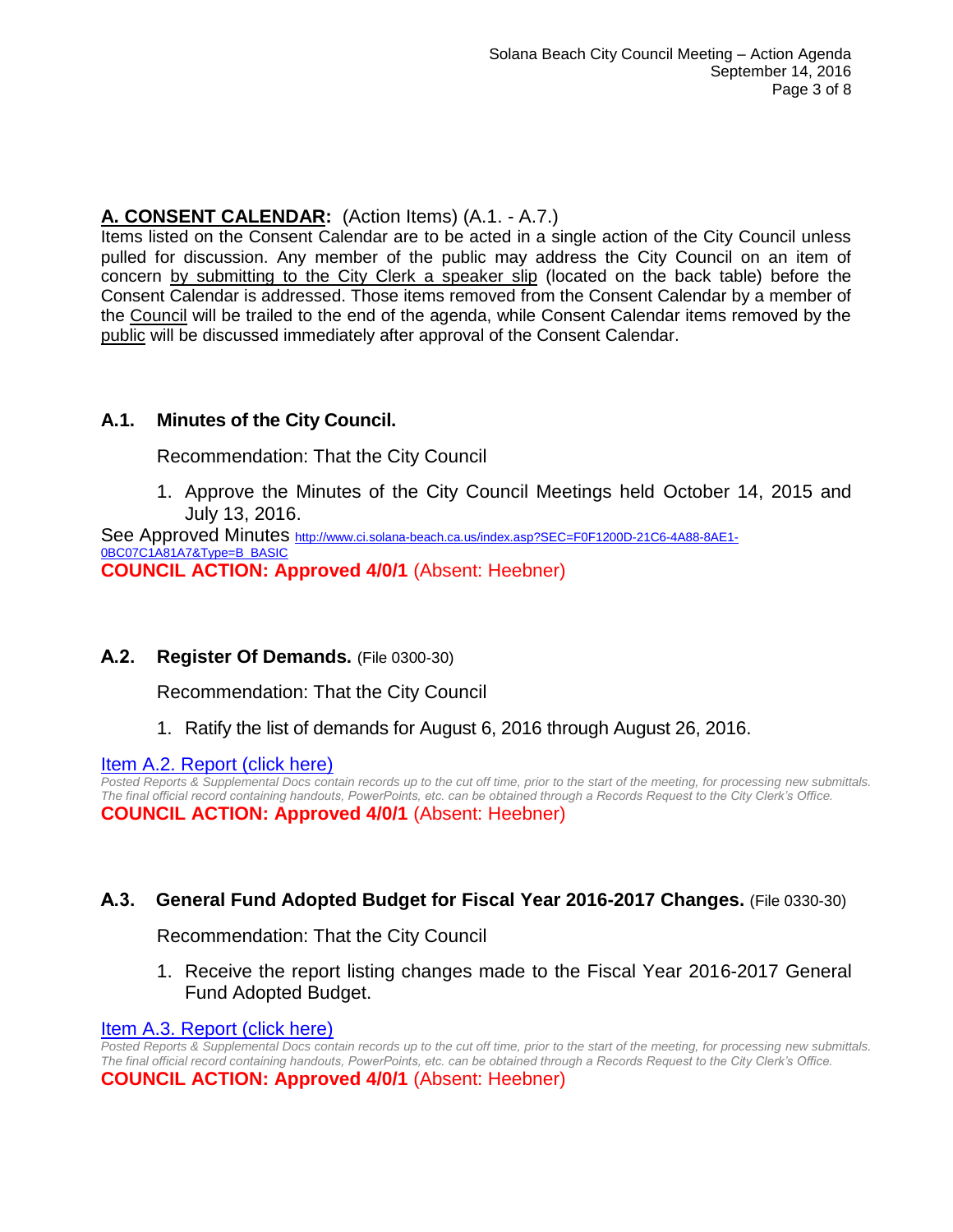# **A.4. California Statewide Communities Development Authority (CSCDA) Open PACE Program.** (File 0220-30)

Recommendation: That the City Council

- 1. Adopt **Resolution 2016-114** authorizing the City's participation in CSCDA Open Property Assessed Clean Energy (PACE) Program:
	- a. Consenting to the inclusion of properties within the territory of the City in CSCDA Open PACE Programs, and
	- b. Authorizing the California Statewide Communities Development Authority to accept applications from property owners, conduct contractual assessment proceedings and levy contractual assessments within the territory of the City, and
	- c. Authorizing the Mayor or City Manager, or designee thereof, to execute all documents and take any actions necessary and appropriate to carry out the intent of this resolution.

# [Item A.4. Report \(click here\)](https://solanabeach.govoffice3.com/vertical/Sites/%7B840804C2-F869-4904-9AE3-720581350CE7%7D/uploads/Item_A.4._Report_(click_here)_09-14-16.PDF)

*Posted Reports & Supplemental Docs contain records up to the cut off time, prior to the start of the meeting, for processing new submittals. The final official record containing handouts, PowerPoints, etc. can be obtained through a Records Request to the City Clerk's Office.* **COUNCIL ACTION: Approved 4/0/1** (Absent: Heebner)

# **A.5. Audio / Visual Services.** (File 0190-60)

Recommendation: That the City Council

1. Adopt **Resolution 2016-110** authorizing the City Manager to amend the PSA with Western Audio Visual for maintenance and upgrading of the City's video systems in an amount totaling \$41,000.

Item A.5. [Report \(click here\)](https://solanabeach.govoffice3.com/vertical/Sites/%7B840804C2-F869-4904-9AE3-720581350CE7%7D/uploads/Item_A.5._Report_(click_here)_09-14-16.PDF)

*Posted Reports & Supplemental Docs contain records up to the cut off time, prior to the start of the meeting, for processing new submittals. The final official record containing handouts, PowerPoints, etc. can be obtained through a Records Request to the City Clerk's Office.* **COUNCIL ACTION: Approved 4/0/1** (Absent: Heebner)

# **A.6. 2016 Sewer Pipeline Repairs Change Order No. 1.** (File 1040-36)

Recommendation: That the City Council

- 1. Adopt **Resolution 2016-119**:
	- a. Approving a contract change order with Sancon Technologies, in the amount of \$90,966, for the 2016 Sewer Pipeline Repairs, Bid 2016-04.
	- b. Approving an additional \$20,000 to the contingency beyond the amount needed to fund Change Order No. 1 in order to cover any further potential additions or unforeseen conditions.

#### [Item A.6. Report \(click here\)](https://solanabeach.govoffice3.com/vertical/Sites/%7B840804C2-F869-4904-9AE3-720581350CE7%7D/uploads/Item_A.6._Report_(click_here)_09-14-16.PDF)

*Posted Reports & Supplemental Docs contain records up to the cut off time, prior to the start of the meeting, for processing new submittals. The final official record containing handouts, PowerPoints, etc. can be obtained through a Records Request to the City Clerk's Office.*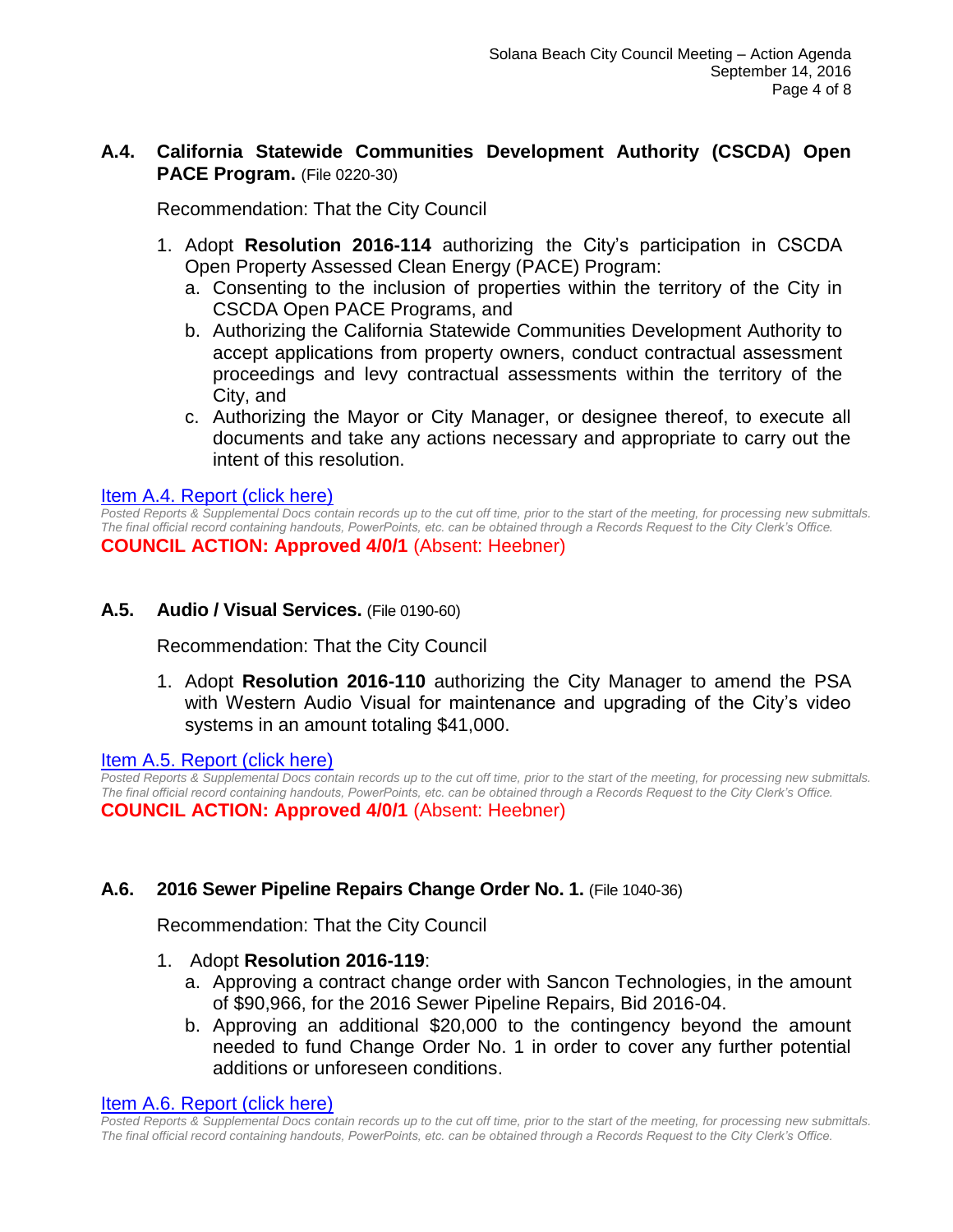# **COUNCIL ACTION: Approved 4/0/1** (Absent: Heebner)

# **A.7. City Manager Employee Contract.** (File 0560-30)

Recommendation: That the City Council

1. Adopt **Resolution 2016-118** authorizing the Mayor to execute the First Amendment to the Employment Agreement between the City of Solana Beach and Gregory Wade.

#### [Item A.7. Report \(click here\)](https://solanabeach.govoffice3.com/vertical/Sites/%7B840804C2-F869-4904-9AE3-720581350CE7%7D/uploads/Item_A.7._Report_(click_here)_09-14-16.PDF)

*Posted Reports & Supplemental Docs contain records up to the cut off time, prior to the start of the meeting, for processing new submittals. The final official record containing handouts, PowerPoints, etc. can be obtained through a Records Request to the City Clerk's Office.* **COUNCIL ACTION: Approved 4/0/1** (Absent: Heebner)

# **NOTE: The City Council shall not begin a new agenda item after 10:30 p.m. unless approved by a unanimous vote of all members present. (SBMC 2.04.070)**

# **B. PUBLIC HEARINGS:** None

# **C. STAFF REPORTS**: (C.1. - C.5.)

*Submit speaker slips to the City Clerk.*

# **C.1. Quarterly Investment Report.** (File 0350-44)

Recommendation: That the City Council

1. Accept and file the Cash and Investment Report for the quarter ended June 30, 2016.

#### [Item C.1. Report \(click](https://solanabeach.govoffice3.com/vertical/Sites/%7B840804C2-F869-4904-9AE3-720581350CE7%7D/uploads/Item_C.1._Report_(click_here)_09-14-16.PDF) here)

*Posted Reports & Supplemental Docs contain records up to the cut off time, prior to the start of the meeting, for processing new submittals. The final official record containing handouts, PowerPoints, etc. can be obtained through a Records Request to the City Clerk's Office.* **Discussion** 

# **C.2. Year-End Budget Adjustments for Fiscal Year 2015-2016.** (File 0330-30)

Recommendation: That the City Council

- 1. Accept and file the General Fund Update for Fiscal Year 2015-16.
- 2. Provide direction to Staff regarding whether to use an amount of the projected General Fund surplus to fund the PARS Irrevocable Trust as part of a budget appropriation to the General Fund and other funds as determined by the Finance Department for Fiscal Year 2015-16.
- 3. Approve **Resolution 2016-111** revising appropriations in the Fiscal Year 2015- 16 Budget.

#### [Item C.2. Report \(click here\)](https://solanabeach.govoffice3.com/vertical/Sites/%7B840804C2-F869-4904-9AE3-720581350CE7%7D/uploads/Item_C.2._Report_(click_here)_09-14-16.PDF)

*Posted Reports & Supplemental Docs contain records up to the cut off time, prior to the start of the meeting, for processing new submittals. The final official record containing handouts, PowerPoints, etc. can be obtained through a Records Request to the City Clerk's Office.* **COUNCIL ACTION: Approved 4/0/1** (Absent: Heebner)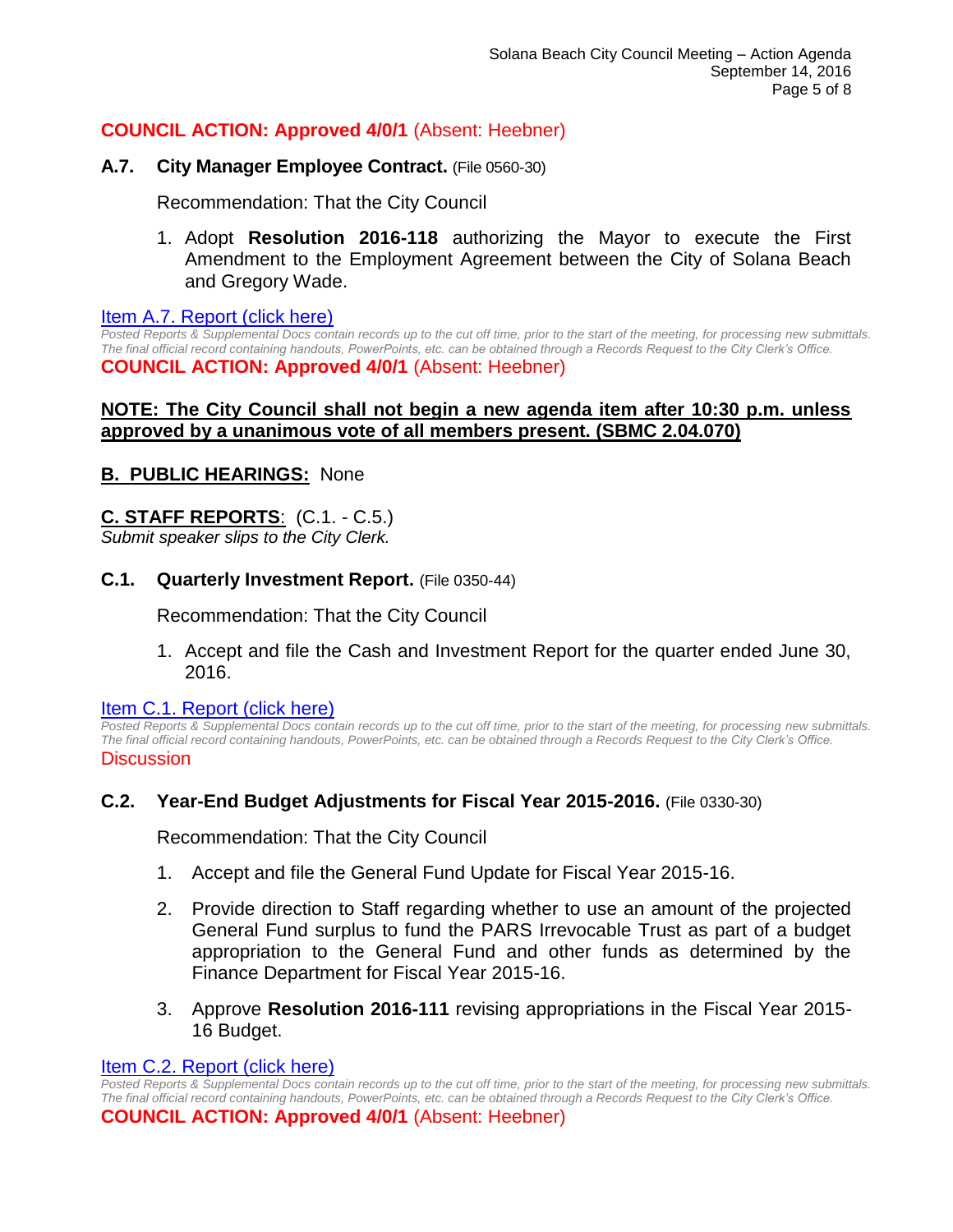# **C.3. Community Development Block Grant (CDBG) Funds Fiscal Year 2017-18.** (File 0390-32)

Recommendation: That the City Council

1. Consider using CDBG funds in Fiscal Year 2017-18 for other uses, up to 15% for public services that directly relate to and support physical community revitalization, and homeless or housing activities, while continuing to use CDBG funds for physical ADA improvements.

# [Item C.3. Report \(click here\)](https://solanabeach.govoffice3.com/vertical/Sites/%7B840804C2-F869-4904-9AE3-720581350CE7%7D/uploads/Item_C.3._Report_(click_here)_09-14-16.PDF)

*Posted Reports & Supplemental Docs contain records up to the cut off time, prior to the start of the meeting, for processing new submittals. The final official record containing handouts, PowerPoints, etc. can be obtained through a Records Request to the City Clerk's Office.* **COUNCIL ACTION: Approved 4/0/1** (Absent: Heebner)

# **C.4. Community Grant Program for Fiscal Year 2016-17.** (File 0330-25)

Recommendation: That the City Council

1. Approve **Resolution 2016-117** authorizing the Fiscal Year 2016-17 Community Grant Program.

#### [Item C.4. Report \(click here\)](https://solanabeach.govoffice3.com/vertical/Sites/%7B840804C2-F869-4904-9AE3-720581350CE7%7D/uploads/Item_C.4._Report_(click_here)_09-14-16.PDF)

*Posted Reports & Supplemental Docs contain records up to the cut off time, prior to the start of the meeting, for processing new submittals. The final official record containing handouts, PowerPoints, etc. can be obtained through a Records Request to the City Clerk's Office.* **COUNCIL ACTION: Approved 4/0/1** (Absent: Heebner)

# **C.5. Community Choice Aggregation Programs and the Proposals Received for the City's Community Choice Aggregation Program Request for Qualifications/Proposals.** (File 1010-40)

Recommendation: That the City Council

1. Receive and file the report.

[Item C.5. Report \(click here\)](https://solanabeach.govoffice3.com/vertical/Sites/%7B840804C2-F869-4904-9AE3-720581350CE7%7D/uploads/Item_C.5._Report_(click_here)_09-14-16.pdf)

#### [C.5. Supplemental Documents-R](https://solanabeach.govoffice3.com/vertical/Sites/%7B840804C2-F869-4904-9AE3-720581350CE7%7D/uploads/C.5._Supplemental_Documents_-_R_9-14-16.pdf)

*Posted Reports & Supplemental Docs contain records up to the cut off time, prior to the start of the meeting, for processing new submittals. The final official record containing handouts, PowerPoints, etc. can be obtained through a Records Request to the City Clerk's Office.* **Discussion**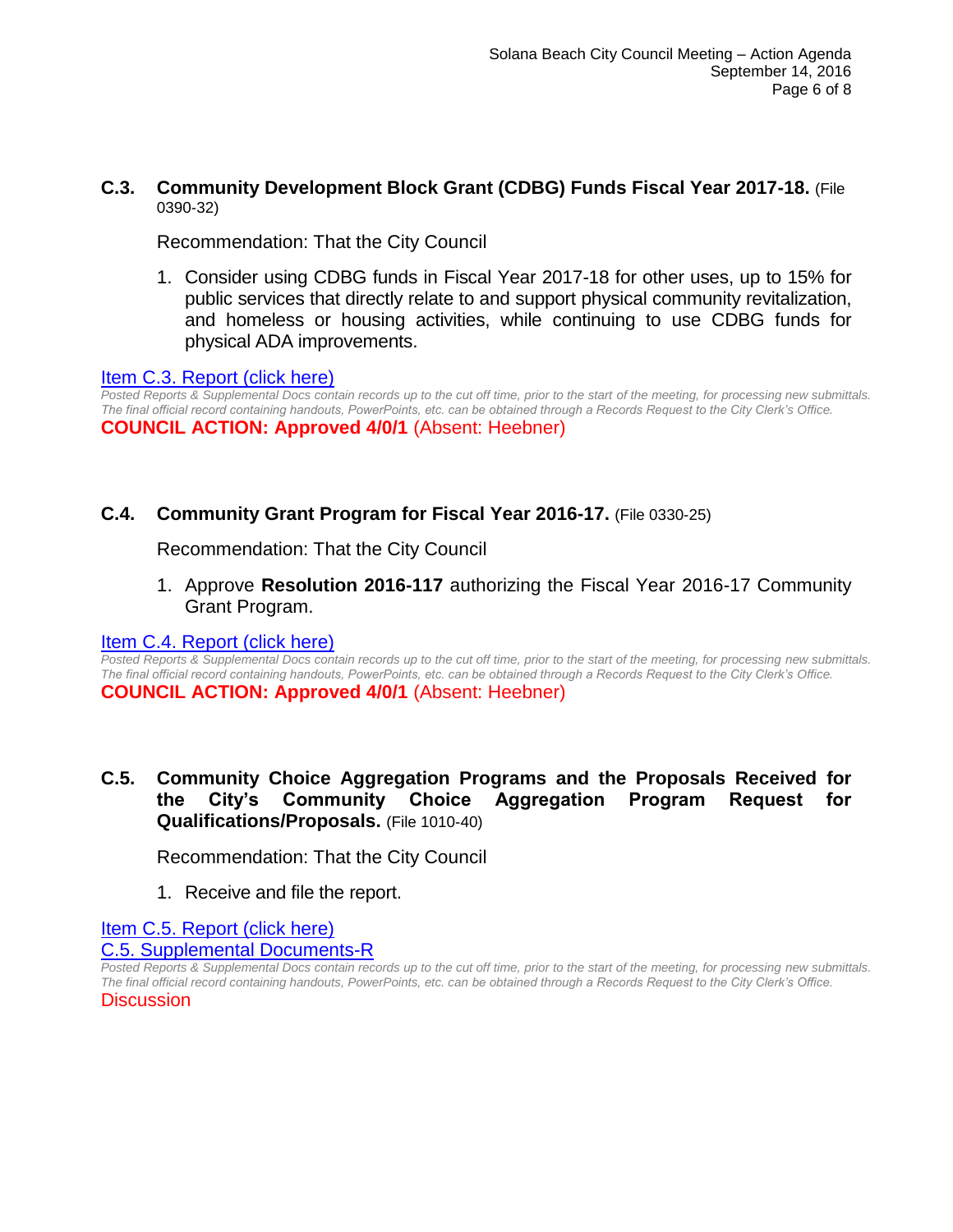# **C.6. Adopt (2nd Reading) Ordinance 469 to Implement California Public Employees Retirement System.** (File 0520-50)

Recommendation: That the City Council

1. Adopt **Ordinance 469** to amend its CalPERS contract in order to implement California Public Employees Retirement System's Government Code Section 20516 (Employees Sharing Additional Cost) for Miscellaneous, Marine Safety and Non-Represented employee groups and to authorize the City Clerk to execute all necessary certifications to effectuate the CalPERS contract amendment.

# [Item C.6. Report \(click here\)](https://solanabeach.govoffice3.com/vertical/Sites/%7B840804C2-F869-4904-9AE3-720581350CE7%7D/uploads/Item_C.6._Report_(click_here)_09-14-16.PDF)

*Posted Reports & Supplemental Docs contain records up to the cut off time, prior to the start of the meeting, for processing new submittals. The final official record containing handouts, PowerPoints, etc. can be obtained through a Records Request to the City Clerk's Office.* **COUNCIL ACTION: Approved 4/0/1** (Absent: Heebner)

# **WORKPLAN COMMENTS:**

*Adopted June 8, 2016*

# **COMPENSATION & REIMBURSEMENT DISCLOSURE:**

GC: Article 2.3. Compensation: 53232.3. (a) Reimbursable expenses shall include, but not be limited to, meals, lodging, and travel. 53232.3 (d) Members of a legislative body shall provide brief reports on meetings attended at the expense of the local agency at the next regular meeting of the legislative body.

# **COUNCIL COMMITTEE REPORTS:**

# **Regional Committees: (outside agencies, appointed by this Council)**

- a. City Selection Committee (meets twice a year) Nichols, Zahn (alternate).
- b. County Service Area 17 Zahn, Marshall (alternate).
- c. Escondido Creek Watershed Authority Marshall/Staff (no alternate).
- d. League of Ca. Cities' San Diego County Executive Committee Nichols, Zahn (alternate) and any subcommittees.
- e. League of Ca. Cities' Local Legislative Committee Nichols, Zahn (alternate).
- f. League of Ca. Cities' Coastal Cities Issues Group (CCIG) Nichols, Heebner (alternate).
- g. North County Dispatch JPA Zahn, Nichols (alternate).
- h. North County Transit District Nichols, Heebner  $(1<sup>st</sup>$  alternate)
- i. Regional Solid Waste Association (RSWA) Nichols, Zahn (alternate).
- j. SANDAG Heebner (Primary), Nichols (1<sup>st</sup> alternate), Zito (2<sup>nd</sup> alternate) and any subcommittees.
- k. SANDAG Shoreline Preservation Committee Nichols, Heebner (alternate).
- l. San Dieguito River Valley JPA Zito, Zahn (alternate).
- m. San Elijo JPA Marshall, Zito (both primary members) (no alternates).
- n. 22<sup>nd</sup> Agricultural District Association Community Relations Committee Heebner, Nichols.

# **Standing Committees: (All Primary Members)** *(Permanent Committees)*

- a. Business Liaison Committee Zito, Zahn.
- b. Highway 101 / Cedros Ave. Development Committee Heebner, Nichols.
- c. I-5 Construction Committee Heebner, Zito.
- d. Parks and Recreation Committee Heebner, Nichols.
- e. Public Arts Committee Nichols, Zito.